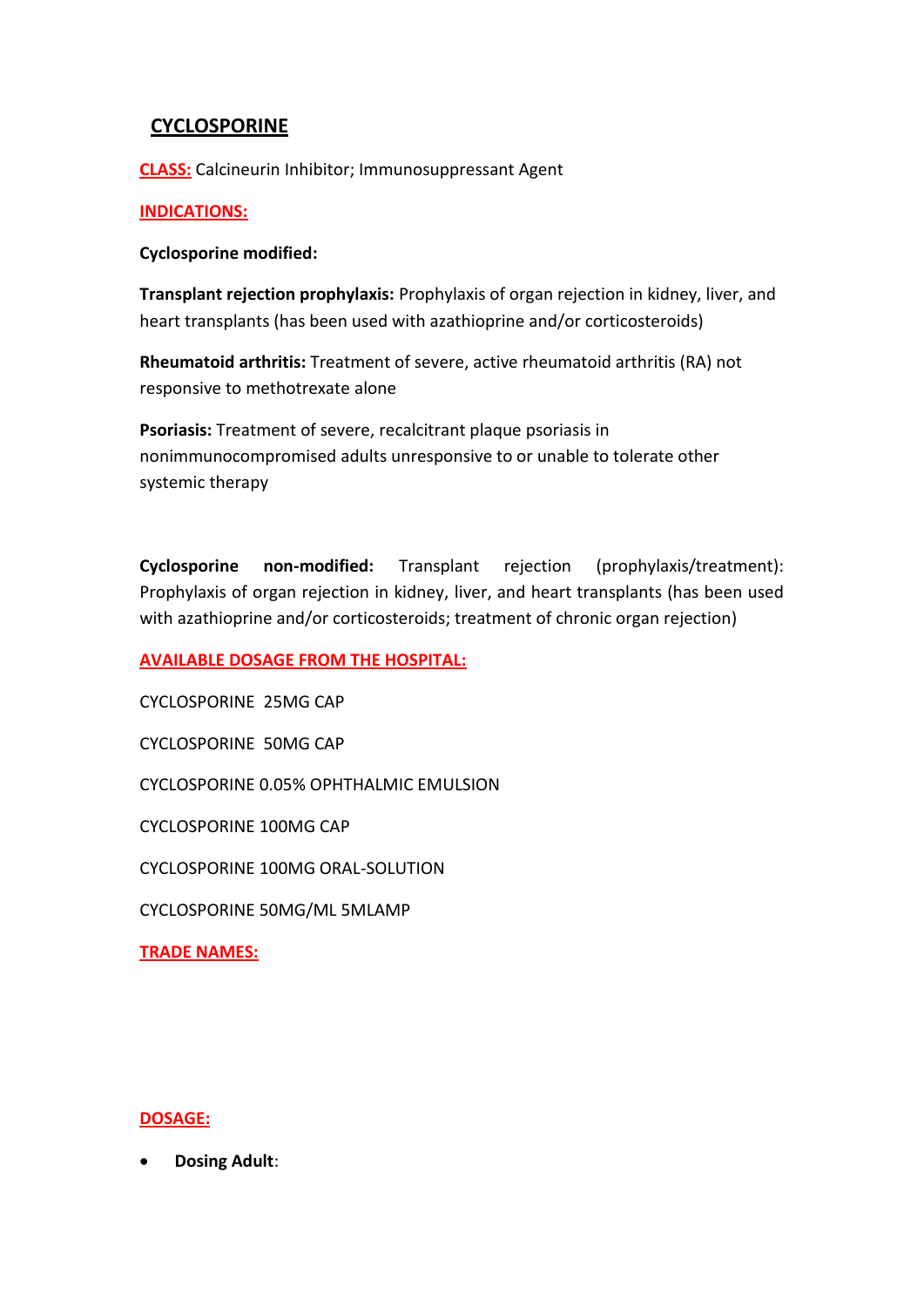# **Neoral/Gengraf and Sandimmune are not bioequivalent and cannot be used interchangeably.**

**Newly-transplanted patients:** Adjunct therapy with corticosteroids is recommended. Initial dose should be given 4-12 hours prior to transplant or may be given postoperatively; adjust initial dose to achieve desired plasma concentration.

Oral: Dose is dependent upon type of transplant and formulation:

Cyclosporine (modified):

Renal:  $9 \pm 3$  mg/kg/day, divided twice daily

Liver: 8 ± 4 mg/kg/day, divided twice daily

Heart:  $7 \pm 3$  mg/kg/day, divided twice daily

Cyclosporine (non-modified): Initial doses of 10-14 mg/kg/day have been used for renal transplants (the manufacturer's labeling includes dosing from initial clinical trials of 15 mg/kg/day [range: 14-18 mg/kg/day]; however, this higher dosing level is rarely used any longer). Continue initial dose daily for 1-2 weeks; taper by 5% per week to a maintenance dose of 5-10 mg/kg/day; some renal transplant patients may be dosed as low as 3 mg/kg/day

**Note:** When using the non-modified formulation, cyclosporine levels may increase in liver transplant patients when the T-tube is closed; dose may need decreased

I.V.: Cyclosporine (non-modified): Manufacturer's labeling: Initial dose: 5-6 mg/kg/day or one-third of the oral dose as a single dose, infused over 2-6 hours; use should be limited to patients unable to take capsules or oral solution; patients should be switched to an oral dosage form as soon as possible

**Note:** Many transplant centers administer cyclosporine as "divided dose" infusions (in 2-3 doses/day) or as a continuous (24-hour) infusion; dosages range from 3-7.5 mg/kg/day. Specific institutional protocols should be consulted.

**Note:** Conversion to cyclosporine (modified) from cyclosporine (non-modified): Start with daily dose previously used and adjust to obtain preconversion cyclosporine trough concentration. Plasma concentrations should be monitored every 4-7 days and dose adjusted as necessary, until desired trough level is obtained. When transferring patients with previously poor absorption of cyclosporine (non-modified), monitor trough levels at least twice weekly (especially if initial dose exceeds 10 mg/kg/day); high plasma levels are likely to occur.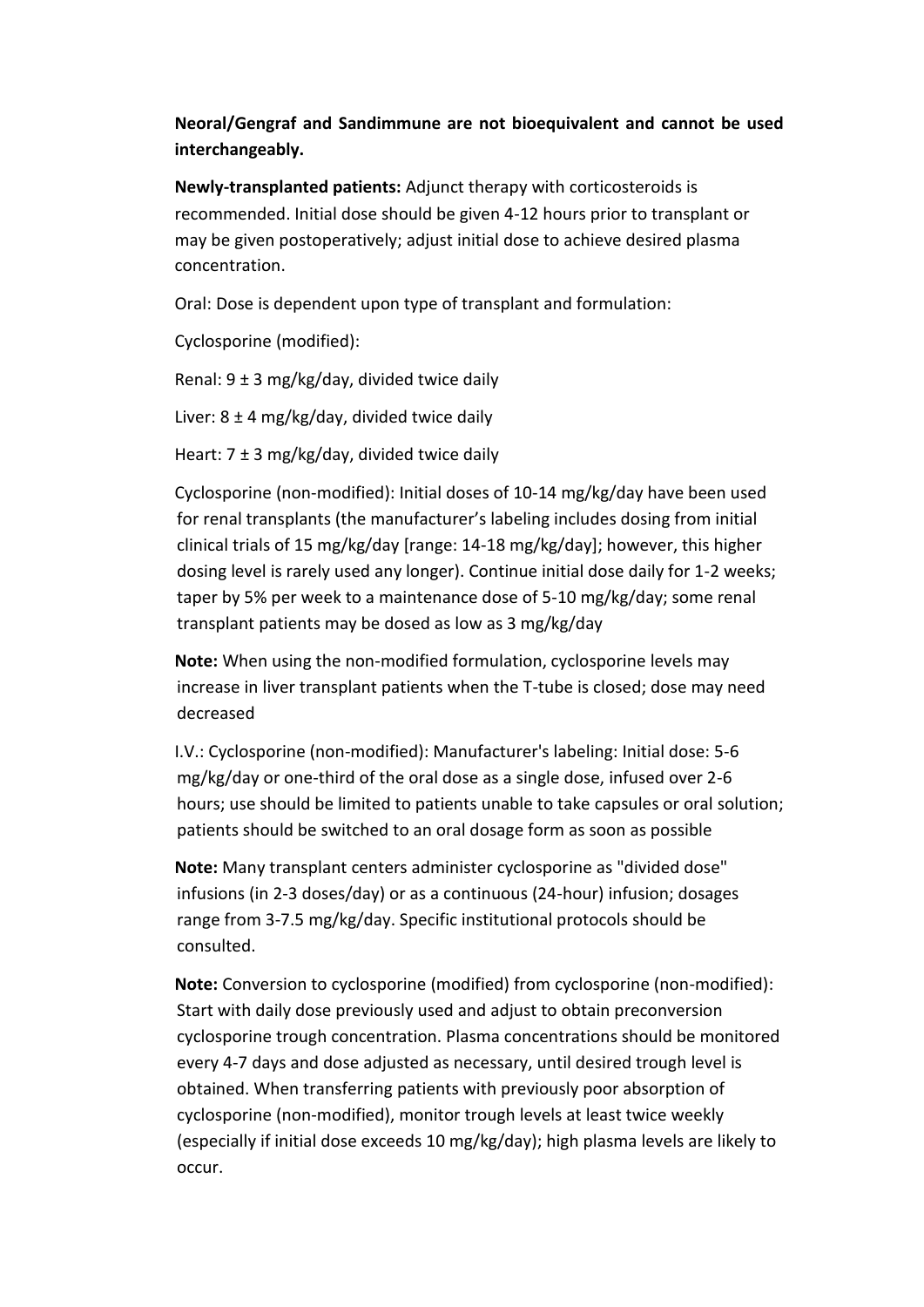**Rheumatoid arthritis:** Oral: Cyclosporine (modified): Initial dose: 2.5 mg/kg/day, divided twice daily; salicylates, NSAIDs, and oral glucocorticoids may be continued (refer to Drug Interactions); dose may be increased by 0.5-0.75 mg/kg/day if insufficient response is seen after 8 weeks of treatment; additional dosage increases may be made again at 12 weeks (maximum dose: 4 mg/kg/day). Discontinue if no benefit is seen by 16 weeks of therapy.

**Note:** Increase the frequency of blood pressure monitoring after each alteration in dosage of cyclosporine. Cyclosporine dosage should be decreased by 25% to 50% in patients with no history of hypertension who develop sustained hypertension during therapy and, if hypertension persists, treatment with cyclosporine should be discontinued.

**Psoriasis:** Oral: Cyclosporine (modified): Initial dose: 2.5 mg/kg/day, divided twice daily; dose may be increased by 0.5 mg/kg/day if insufficient response is seen after 4 weeks of treatment; additional dosage increases may be made every 2 weeks if needed (maximum dose: 4 mg/kg/day). Discontinue if no benefit is seen by 6 weeks of therapy. Once patients are adequately controlled, the dose should be decreased to the lowest effective dose. Doses <2.5 mg/kg/day may be effective. Treatment longer than 1 year is not recommended.

**Note:** Increase the frequency of blood pressure monitoring after each alteration in dosage of cyclosporine. Cyclosporine dosage should be decreased by 25% to 50% in patients with no history of hypertension who develop sustained hypertension during therapy and, if hypertension persists, treatment with cyclosporine should be discontinued.

## **Acute graft versus host disease (GVHD), prevention (unlabeled use):** Adults: I.V. followed by oral:

Initial: I.V.: 3 mg/kg/day 1 day prior to transplant; may convert to oral therapy when tolerated; titrate dose to appropriate cyclosporine trough concentration (in combination with methotrexate); taper per protocol (refer to specific references for tapering and target trough details); discontinue 6 months post transplant in the absence of acute GVHD (Ratanatharathorn, 1998; Ruutu, 2013; Storb, 1986a; Storb, 1986b)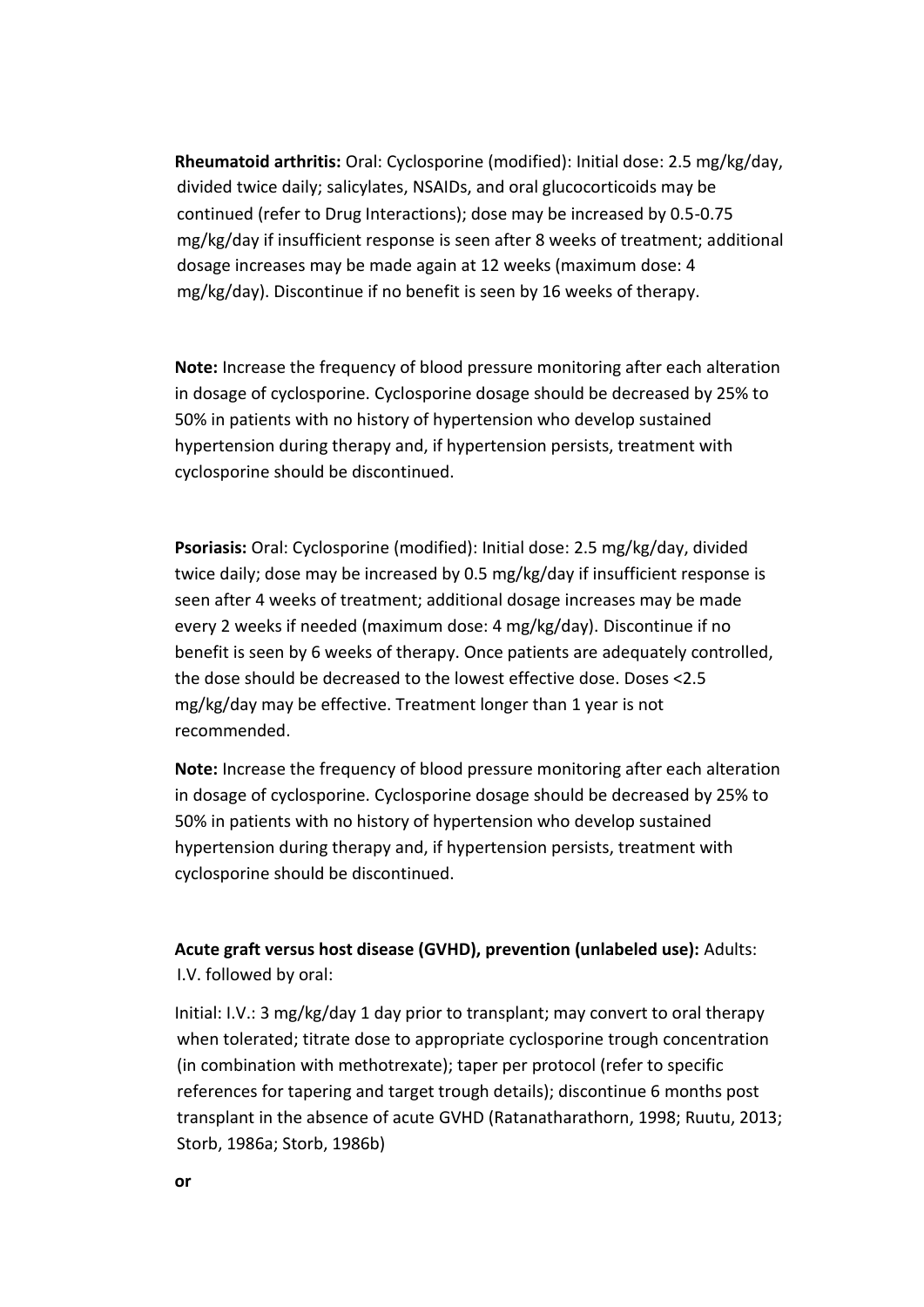Initial: I.V.: 5 mg/kg (continuous infusion over 20 hours) each day for 6 days (loading dose) starting 2 days prior to transplant, then 3 mg/kg over 20 hours each day for 11 days starting on post transplant day 4, then 3.75 mg/kg over 20 hours each day for 21 days starting on day 15, then oral (in 2 divided daily doses): 10 mg/kg/day days 36 to 83, then 8 mg/kg/day days 84 to 97, then 6 mg/kg/day days 98 to 119, then 4 mg/kg/day days 120 to 180, then discontinue (in combination with methotrexate +/- corticosteroid) (Chao, 1993; Chao, 2000)

**Focal segmental glomerulosclerosis (unlabeled use):** Oral: Initial: 3.5-5 mg/kg/day divided every 12 hours (in combination with oral prednisone) (Braun, 2008; Cattran, 1999)

**Lupus nephritis (unlabeled use):** Oral: Initial: 4 mg/kg/day for 1 month (reduce dose if trough concentrations >200 ng/mL); reduce dose by 0.5 mg/kg every 2 weeks to a maintenance dose of 2.5-3 mg/kg/day (Moroni, 2006)

### **Ulcerative colitis, severe (steroid-refractory) (unlabeled use):**

I.V.: Cyclosporine (non-modified): 2-4 mg/kg/day, infused continuously over 24 hours. (Lichtiger, 1994; Van Assche, 2003). Note: Some studies suggest no therapeutic difference between low-dose (2 mg/kg) and high-dose (4 mg/kg) cyclosporine regimens (Van Assche, 2003).

Oral: Cyclosporine (modified): 2.3-3 mg/kg every 12 hours (De Saussure, 2005; Weber, 2006)

**Note:** Patients responsive to I.V. therapy should be switched to oral therapy when possible

**Dosing: Geriatric**

Refer to adult dosing. **Sandimmune and Neoral/Gengraf are not bioequivalent and cannot be used interchangeably.**

**Dosing: Renal Impairment**

For severe psoriasis:

**Serum creatinine levels ≥25% above pretreatment levels:** Take another sample within 2 weeks; if the level remains ≥25% above pretreatment levels, decrease dosage of cyclosporine (modified) by 25% to 50%. If two dosage adjustments do not reverse the increase in serum creatinine levels, treatment should be discontinued.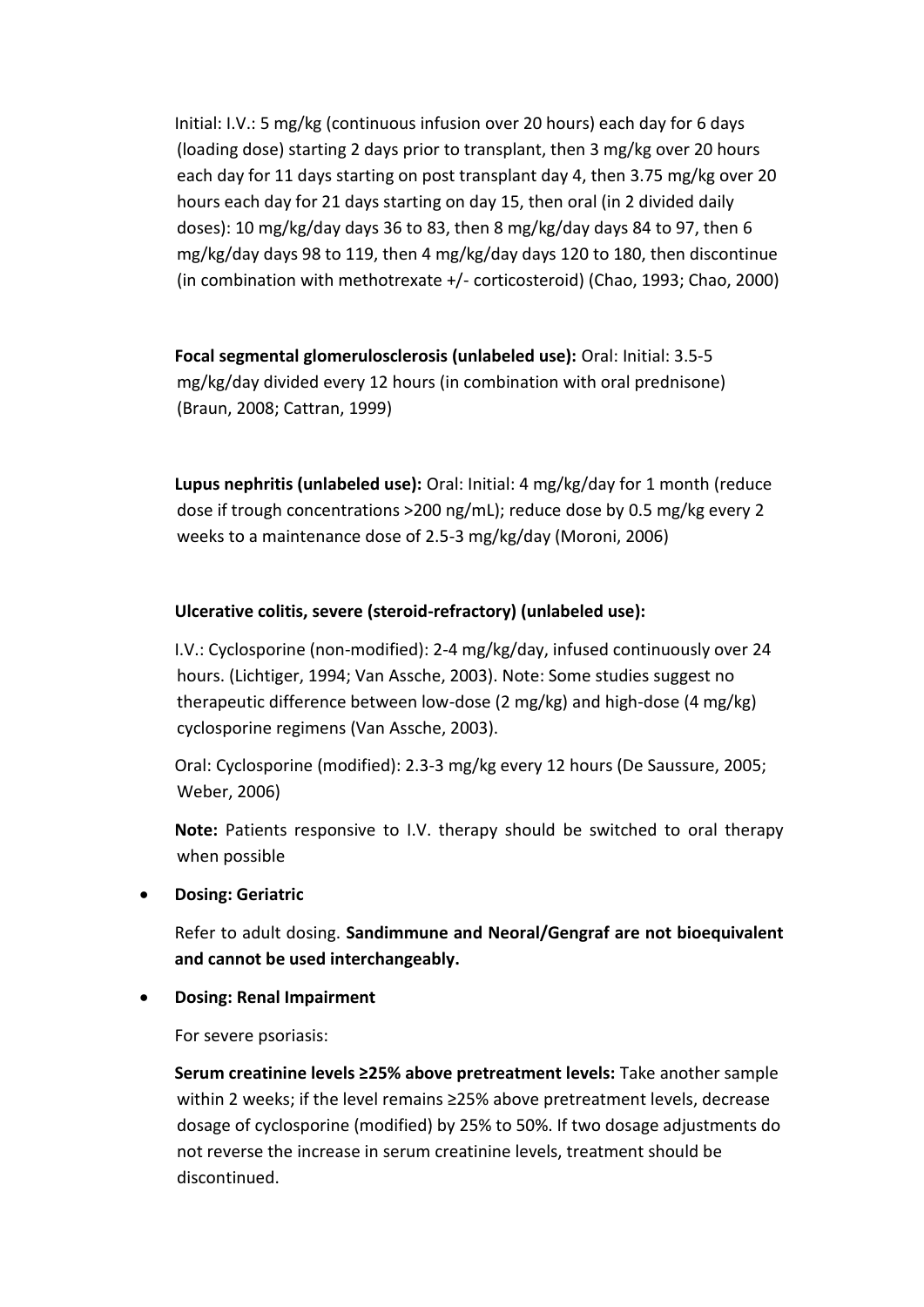### **Serum creatinine levels ≥50% above pretreatment levels:** Decrease

cyclosporine dosage by 25% to 50%. If two dosage adjustments do not reverse the increase in serum creatinine levels, treatment should be discontinued.

**Hemodialysis:** Supplemental dose is not necessary.

**Peritoneal dialysis:** Supplemental dose is not necessary

#### **Dosing: Hepatic Impairment**

Mild-to-moderate impairment: No dosage adjustment provided in the manufacturer's labeling; monitor blood concentrations.

Severe impairment: Metabolism is extensively hepatic (exposure is increased); monitor blood concentrations; may require dose reduction..

**COMMON SIDE EFFECT:** Adverse reactions reported with systemic use, including rheumatoid arthritis, psoriasis, and transplantation (kidney, liver, and heart). Percentages noted include the highest frequency regardless of indication/dosage. Frequencies may vary for specific conditions or formulation.

#### **>10%:**

Cardiovascular: Hypertension (8% to 53%), edema (5% to 14%)

Central nervous system: Headache (2% to 25%)

Dermatologic: Hirsutism (21% to 45%), hypertrichosis (5% to 19%)

Endocrine & metabolic: Triglycerides increased (15%), female reproductive disorder (9% to 11%)

Gastrointestinal: Nausea (23%), diarrhea (3% to 13%), gum hyperplasia (2% to 16%), abdominal discomfort (<1% to 15%), dyspepsia (2% to 12%)

Neuromuscular & skeletal: Tremor (7% to 55%), paresthesia (1% to 11%), leg cramps/muscle contractions (2% to 12%)

Renal: Renal dysfunction/nephropathy (10% to 38%), creatinine increased (16% to ≥50%)

Respiratory: Upper respiratory infection (1% to 14%)

Miscellaneous: Infection (3% to 25%)